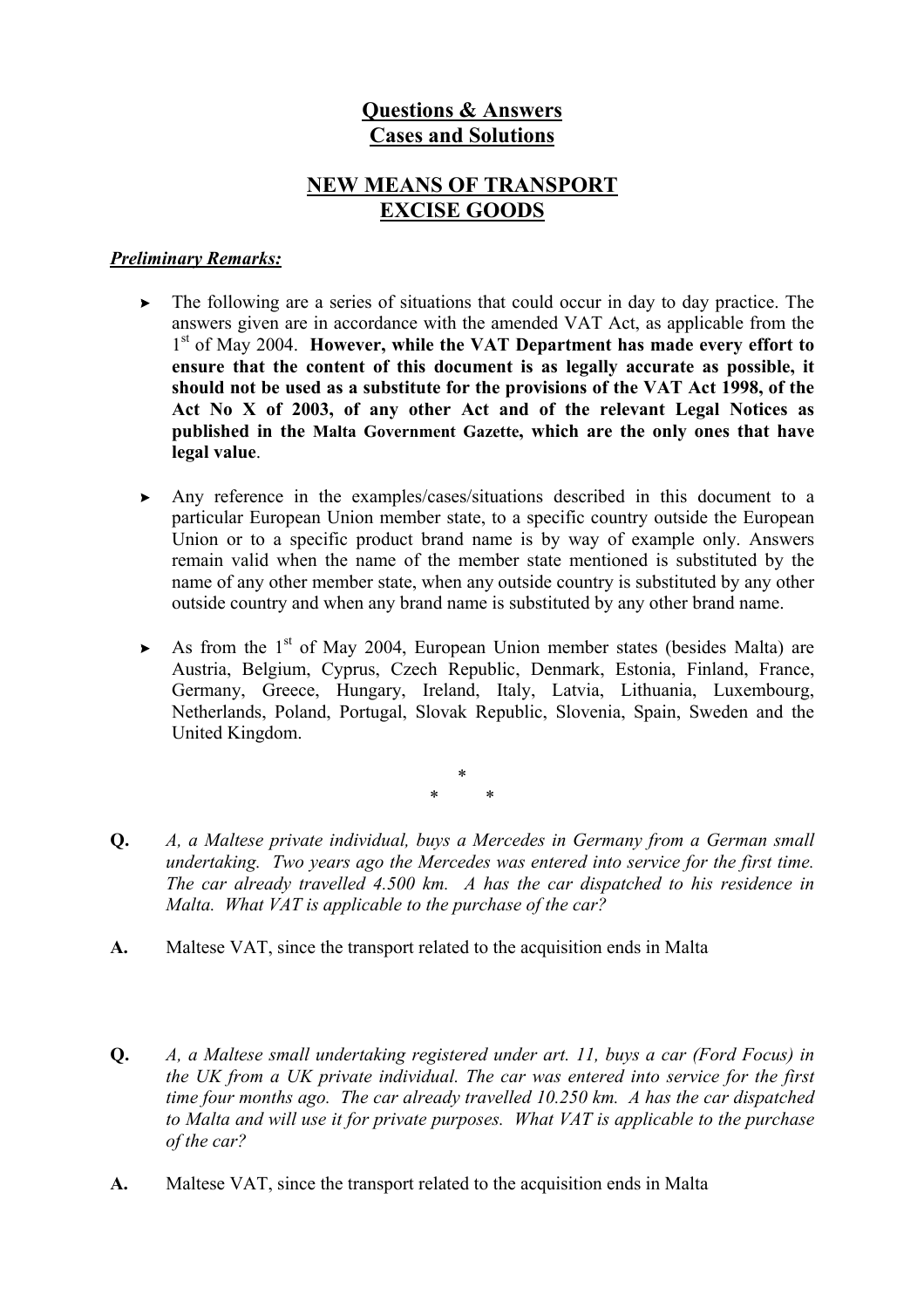- **Q.** *A, a Maltese bank registered under art. 12, buys a car (Peugeot 605) in France from a French bank, member of the same group. The car was entered into service for the first time seven months ago and French VAT has not been deducted by the French bank. The car already travelled 5.250 km. A has the car dispatched to Malta and will use it for business purposes (company car for one of the directors). Is there any Maltese VAT due on the purchase of the car?*
- **A.** Yes since the transport ends in Malta
- **Q.** *A, a Maltese bank registered under art. 12, buys a car (Alfa Romeo) in Italy from an Italian small undertaking. One year ago the car was entered into service for the first time. The car already travelled 5.500 km. A has the car dispatched to Malta. Is any VAT applicable to the acquisition of the car?*
- **A.** Yes, Maltese VAT since the transport related to the acquisition ends in Malta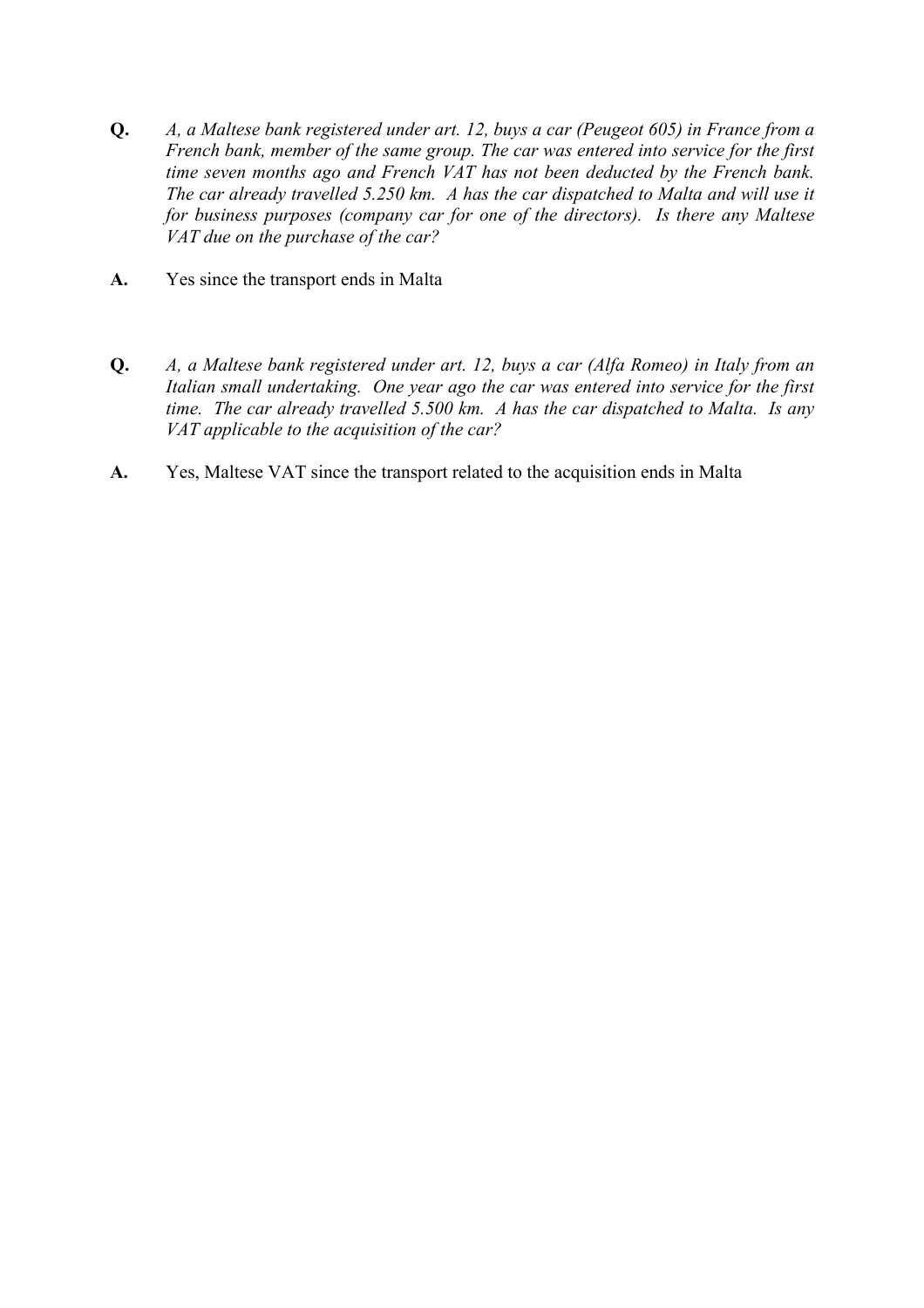**Important preliminary remark concerning the answers to the Cases**: The answers only look at the cases from the Maltese point of view

### **CASE 1 - DATA**

*An Italian person supplies a car to a Maltese customer. The car is transported from Italy to Malta by the Maltese customer.* 

#### *Case 1 - Question*

*Determine the VAT treatment of the above operation and elaborate on the requirements to be fulfilled by each party involved with respect to the VAT compliance, according to the following distinctions:* 

- *the customer is a private individual*
- *the customer is a small undertaking registered under art.11*
- *the customer is a taxable person registered under art.10*

### **CASE 1 - SOLUTION**

**Assumption 1**: The customer is a private individual and the car is a new means of transport

- Qualifying person? The private individual
- Operation in the scope of VAT? YES (intra-Community acquisition)
- 
- Is there any exemption? No
- Who is liable to pay VAT? The private individual
- Compliance The private individual must:
	- present the car to the competent office, with the invoice as well as all the documents necessary to check if the information reported on the invoice is correct, that is to say order forms, contract, transport and payment documents related to the car, not later than the fifteenth day of the month following that during which the ICA occurs
	- submit a special return furnished by the competent office pay to the competent office, not later than the fifteenth day of the month following that during which the ICA occurs, the VAT due on the ICA. A copy of this special return as well as the proof of payment, if any, must be submitted to the competent registration office at the same time as the application for registration of the car

**Assumption 2**: The customer is a small undertaking registered art.11 and the car is a new means of transport

- Qualifying person? The small undertaking
- Operation in the scope of VAT? YES (intra-Community acquisition)
- 
- $-$  Is there any exemption? No
- Who is liable to pay VAT? The small undertaking
- Compliance:

– Place of operation? In Malta (where transport ends)

**Assumption 2.1**: The car will be registered in the name of the small undertaking

- Place of operation? In Malta (where transport ends)
	-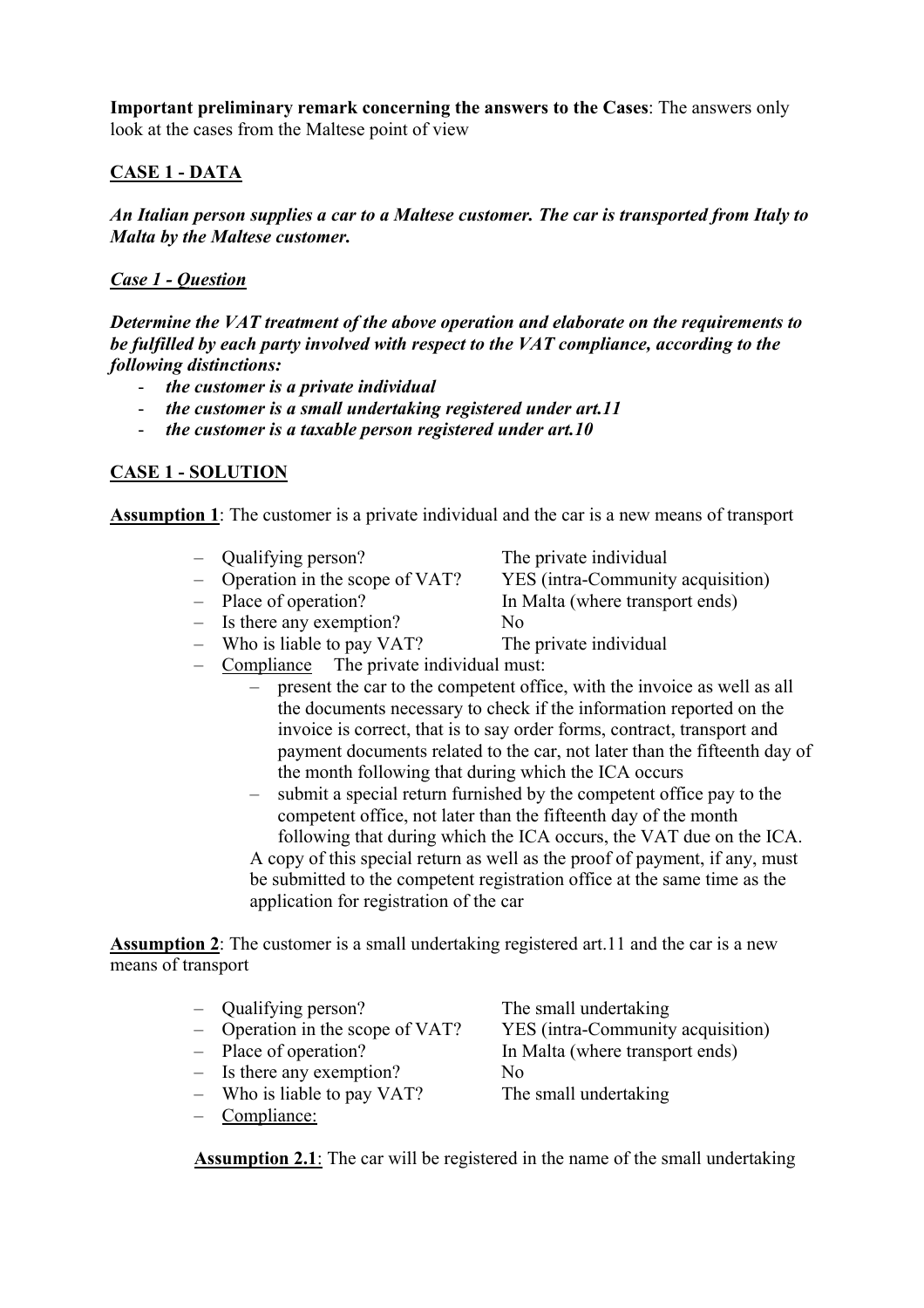The small undertaking must:

- present the car to the competent office, with the invoice as well as all the documents necessary to check if the information reported on the invoice is correct, that is to say order forms, contract, transport and payment documents related to the car, not later than the fifteenth day of the month following that during which the ICA occurs
- submit a special return furnished by the competent office pay to the competent office, not later than the fifteenth day of the month following that during which the ICA occurs, the VAT due on the ICA

A copy of this special return as well as the proof of payment, if any, must be submitted to the competent registration office at the same time as the application for registration of the car

**Assumption 2.2:** The car will not be registered at the name of the small undertaking (purchase for resale)

The small undertaking must:

- present the car to the competent office, with the invoice as well as all the documents necessary to check if the information reported on the invoice is correct, that is to say order forms, contract, transport and payment documents related to the car, not later than the fifteenth day of the month following that during which the ICA occurs
- submit a special return furnished by the competent office pay to the competent office, not later than the fifteenth day of the month following that during which the ICA occurs, the VAT due on the ICA

A copy of this special return as well as the proof of payment, if any, must be submitted to the competent registration office at the same time as the application for registration of the car

**Assumption 3:** The customer is a taxable person registered art.10 and the car is a new means of transport that will be used by the taxable person in the framework of his economic activity

- Qualifying person? The taxable person
- 
- 
- $-$  Is there any exemption? No
- Who is liable to pay VAT? The taxable person
- Compliance:

– Operation in the scope of VAT? YES (intra-Community acquisition) – Place of operation? In Malta (where transport ends)

**Assumption 3.1:** The car will be registered in the name of the taxable person

The taxable person must:

- submit a special return furnished by the competent office
- prove to this competent office that he is registered under article 10 of the VAT Act and is liable to pay VAT according to article 21(1) of the VAT Act through his VAT return. A copy of this special return as well as the proof of payment, if any, must be submitted to the competent registration office at the same time as the application for registration of the car

**Assumption 3.2**: The car will not be registered in the name of the taxable person (purchase for resale)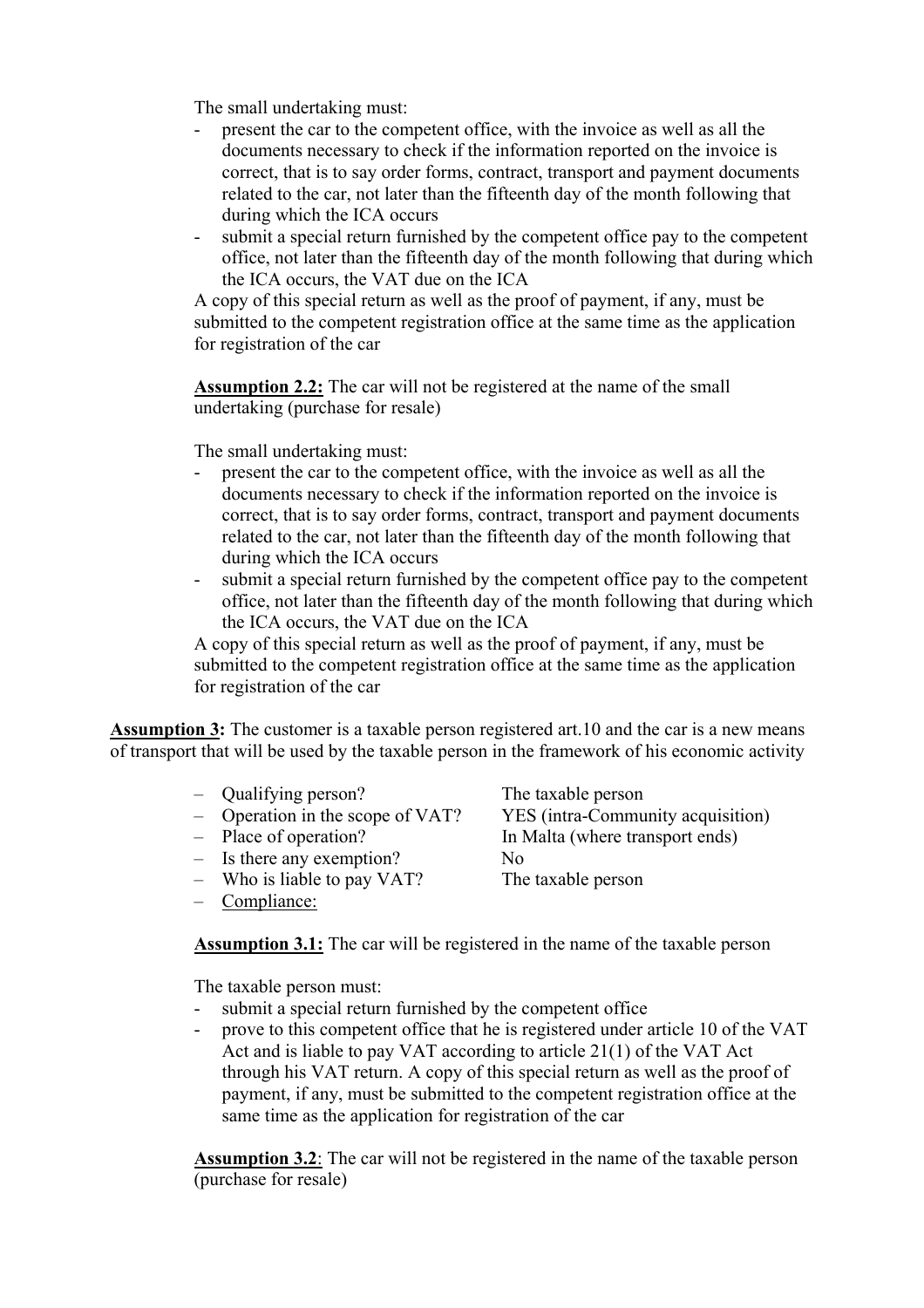The taxable person must pay VAT on the ICA in his VAT return as for any other goods

**Note that solutions presented above are applicable whatever is the quality of the person supplying the car in Italy. If this person is for example a private individual, this person will become a taxable person for the supply of the car in Italy. Note also that the profitmargin scheme is not applicable to new means of transport.** 

**Assumption 4**: The customer is a private individual, the car is not a new means of transport and the supplier is a private individual

The ICA is not subject to VAT as the supplier is not a taxable person acting as such and as the customer is not a taxable person acting as such

Compliance The private individual must:

- present the car to the competent office, with the invoice as well as all the documents necessary to check if the information reported on the invoice is correct, that is to say order forms, contract, transport and payment documents related to the car
- submit a special return furnished by the competent office

A copy of this special return must be submitted to the competent registration office at the same time as the application for registration of the car

**Assumption 5** :The customer is a private individual, the car is not a new means of transport and the supplier is a small undertaking in Italy

The ICA is not subject to VAT as the supplier is a small undertaking in Italy and as the customer is not a taxable person acting as such

Compliance The private individual must:

- present the car to the competent office, with the invoice as well as all the documents necessary to check if the information reported on the invoice is correct, that is to say order forms, contract, transport and payment documents related to the car
- submit a special return furnished by the competent office
- A copy of this special return must be submitted to the competent registration office at the same time as the application for registration of the car

**Assumption 6**: The customer is a private individual, the car is not a new means of transport and the supplier is a taxable person supplying the car under the profit-margin scheme in Italy (second-hand car dealer)

The ICA is not subject to VAT as the customer is not a taxable person acting as such

Compliance The private individual must:

- present the car to the competent office, with the invoice as well as all the documents necessary to check if the information reported on the invoice is correct, that is to say order forms, contract, transport and payment documents related to the car
- submit a special return furnished by the competent office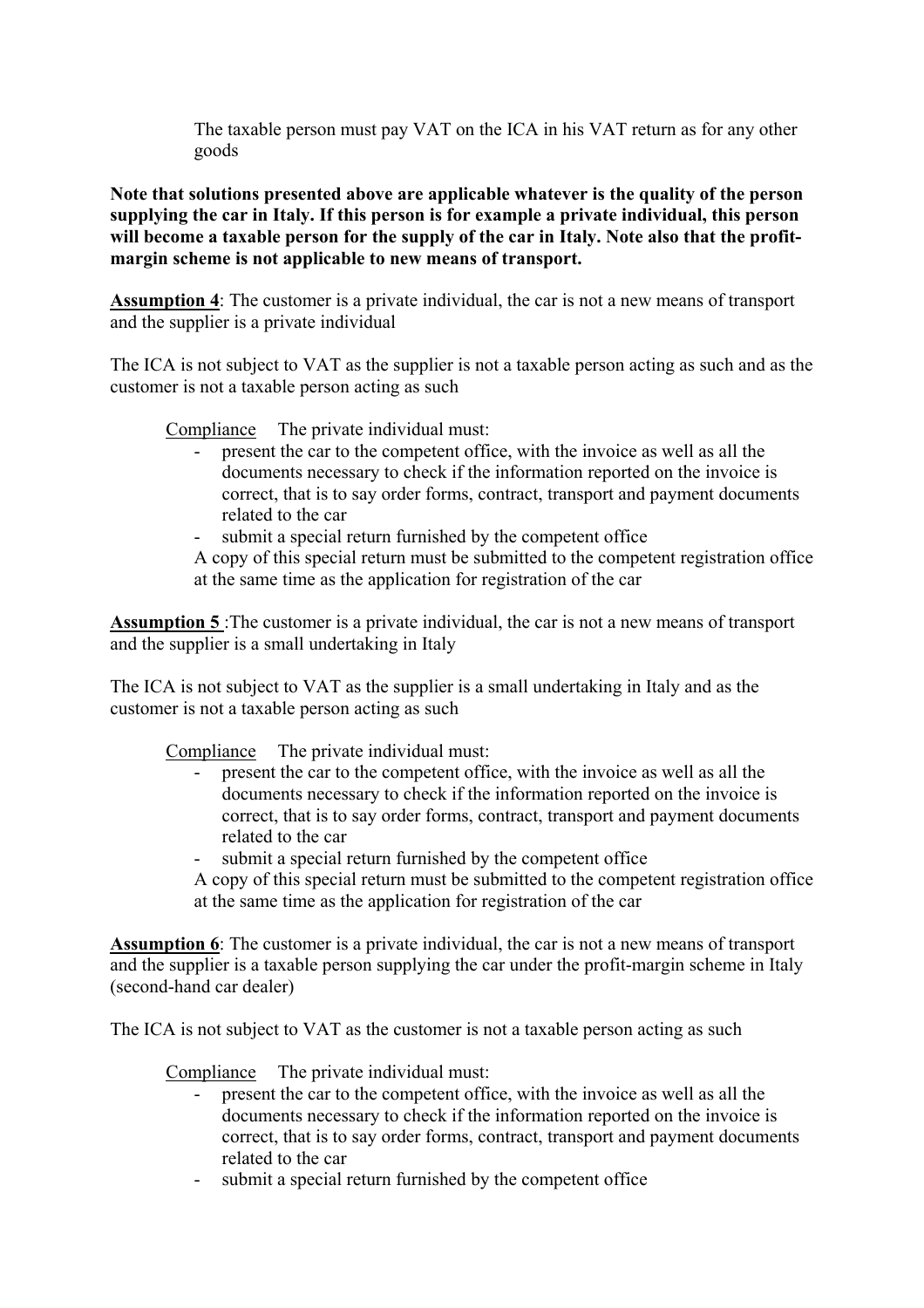A copy of this special return must be submitted to the competent registration office at the same time as the application for registration of the car

**Assumption 7**: The customer is a private individual, the car is not a new means of transport and the supplier is a regular taxable person (equivalent of registration art.10 in Malta) not supplying the car under the profit-margin scheme in Italy

The ICA is not subject to VAT as the customer is not a taxable person acting as such

Compliance The private individual must:

- present the car to the competent office, with the invoice as well as all the documents necessary to check if the information reported on the invoice is correct, that is to say order forms, contract, transport and payment documents related to the car
- submit a special return furnished by the competent office
- A copy of this special return must be submitted to the competent registration office at the same time as the application for registration of the car

**Assumption 8**: The customer is a small undertaking acting as such, the car is not a new means of transport and the supplier is a private individual

The ICA is not subject to VAT as the supplier is not a taxable person acting as such in Italy

Compliance The small undertaking must (if it wants to register the car in its name = not for the purpose of resale):

- present the car to the competent office, with the invoice as well as all the documents necessary to check if the information reported on the invoice is correct, that is to say order forms, contract, transport and payment documents related to the car
- submit a special return furnished by the competent office

A copy of this special return must be submitted to the competent registration office at the same time as the application for registration of the car

**Assumption 9**: The customer is a small undertaking acting as such, the car is not a new means of transport and the supplier is a small undertaking in Italy

The ICA is not subject to VAT as the supplier is a small undertaking in Italy

Compliance The small undertaking must (if it wants to register the car in its name = not for the purpose of resale):

- present the car to the competent office, with the invoice as well as all the documents necessary to check if the information reported on the invoice is correct, that is to say order forms, contract, transport and payment documents related to the car
- submit a special return furnished by the competent office

A copy of this special return must be submitted to the competent registration office at the same time as the application for registration of the car

**Assumption 10**: The customer is a small undertaking acting as such, the car is not a new means of transport and the supplier is a taxable person supplying the car under the profitmargin scheme in Italy (second-hand car dealer)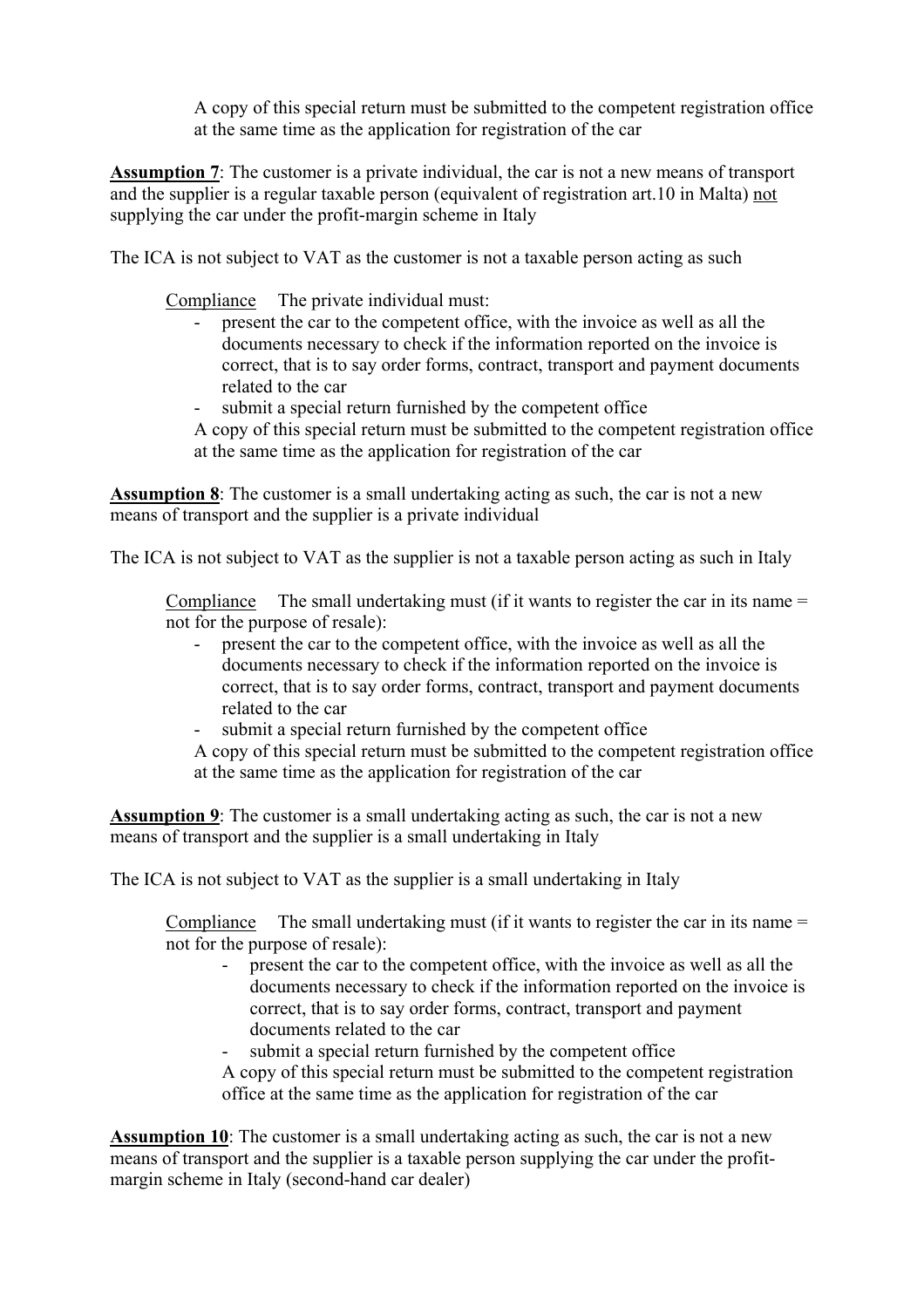- Qualifying person? The small undertaking
- Operation in the scope of VAT? YES (intra-Community acquisition)
- 
- 
- Person liable to pay VAT: N/A

– Place of operation? In Malta (where transport ends) – Is there any exemption: Yes (Item 2 Part Three Fifth Schedule)

Compliance The small undertaking must (if it wants to register the car in its name  $=$ not for the purpose of resale):

- present the car to the competent office, with the invoice as well as all the documents necessary to check if the information reported on the invoice is correct, that is to say order forms, contract, transport and payment documents related to the car
- submit a special return furnished by the competent office

A copy of this special return must be submitted to the competent registration office at the same time as the application for registration of the car

**Assumption 11:** The customer is a small undertaking acting as such not having exceeded the acquisition threshold and not having opted, the car is not a new means of transport and the supplier is a regular taxable person (equivalent of registration art.10 in Malta) not supplying the car under the profit-margin scheme in Italy (not a second-hand car dealer)

- Qualifying person? The small undertaking
- 
- 

– Operation in the scope of VAT? YES (intra-Community acquisition) – Place of operation? In Malta (where transport ends)

The ICA is not subject to VAT

Compliance The small undertaking must (if it wants to register the car in its name = not for the purpose of resale):

- present the car to the competent office, with the invoice as well as all the documents necessary to check if the information reported on the invoice is correct, that is to say order forms, contract, transport and payment documents related to the car
- submit a special return furnished by the competent office proves that he has not exceed the threshold for intra-Community acquisitions

A copy of this special return must be submitted to the competent registration office at the same time as the application for registration of the car

**Assumption 12**: The customer is a small undertaking acting as such having exceeded the acquisition threshold or having opted, the car is not a new means of transport and the supplier is a regular taxable person (equivalent of registration art.10 in Malta) not supplying the car under the profit-margin scheme in Italy (second-hand car dealer)

| - Qualifying person?             | The small undertaking             |
|----------------------------------|-----------------------------------|
| - Operation in the scope of VAT? | YES (intra-Community acquisition) |
| - Place of operation?            | In Malta (where transport ends)   |
| $-$ Is there any exemption:      | No                                |
| - Person liable to pay $VAT$ :   | The small undertaking             |

Compliance The small undertaking must (if it wants to register the car in its name  $=$ not for the purpose of resale):

> – present the car to the competent office, with the invoice as well as all the documents necessary to check if the information reported on the invoice is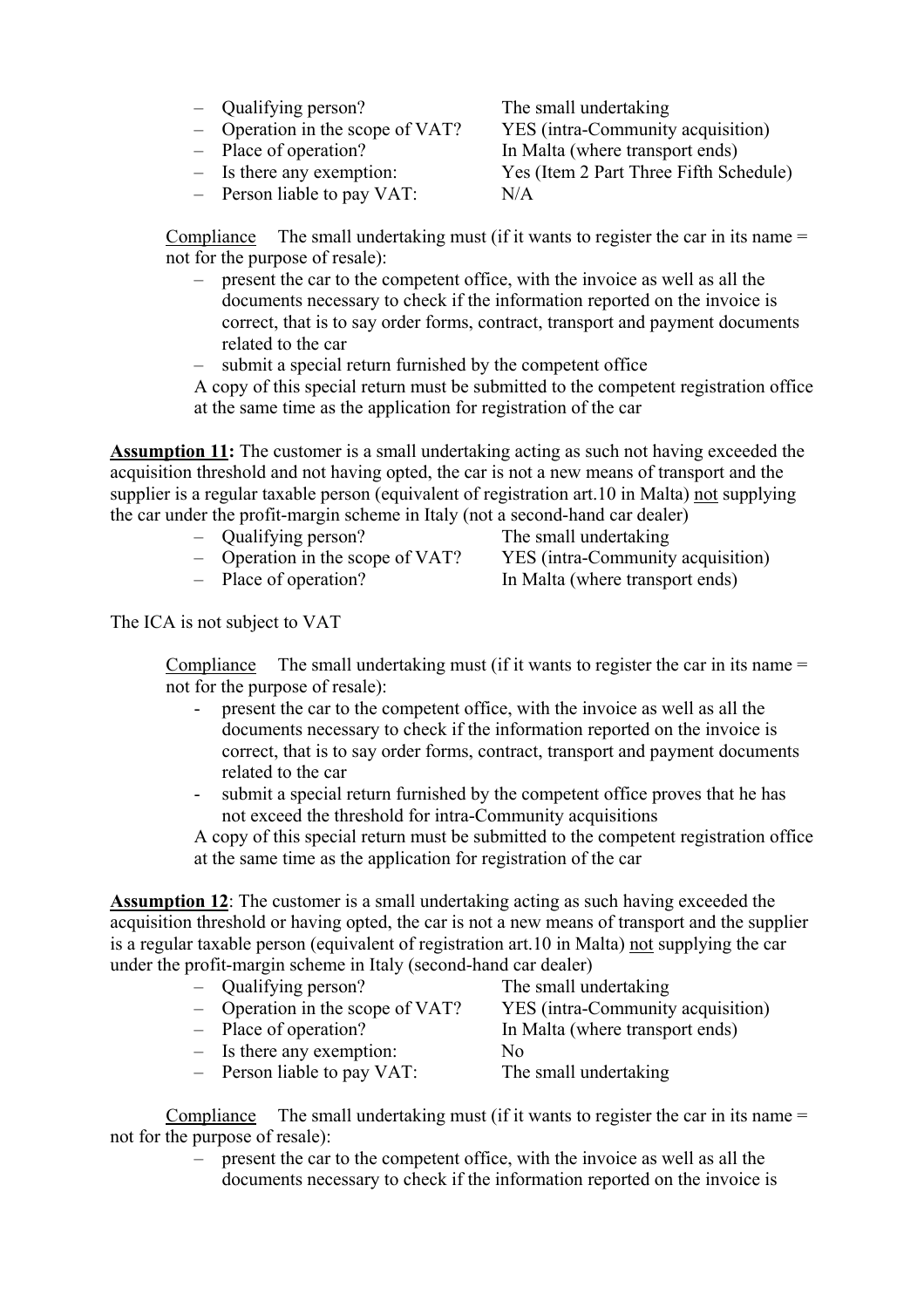correct, that is to say order forms, contract, transport and payment documents related to the car

– submit a special return ( art. 30(2) VAT Act) furnished by the competent office proves that he is registered art.12 and that VAT will be paid to the VAT authorities (art. 21(2) VAT Act)

A copy of this special return must be submitted to the competent registration office at the same time as the application for registration of the car

**Assumption 13**: The customer is a taxable person art.10 acting as such, the car is not a new means of transport and the supplier is a private individual

The ICA is not subject to VAT as the supplier is not a taxable person acting as such in Italy

Compliance The taxable person must (if he wants to register the car at his name  $=$ not for the purpose of resale):

- present the car to the competent office, with the invoice as well as all the documents necessary to check if the information reported on the invoice is correct, that is to say order forms, contract, transport and payment documents related to the car
- submit a special return furnished by the competent office

A copy of this special return must be submitted to the competent registration office at the same time as the application for registration of the car

**Assumption 14**: The customer is a taxable person art.10 acting as such, the car is not a new means of transport and the supplier is a small undertaking in Italy

The ICA is not subject to VAT as the supplier is a small undertaking in Italy

Compliance The taxable person must (if he wants to register the car at his name  $=$ not for the purpose of resale):

- present the car to the competent office, with the invoice as well as all the documents necessary to check if the information reported on the invoice is correct, that is to say order forms, contract, transport and payment documents related to the car
- submit a special return furnished by the competent office

A copy of this special return must be submitted to the competent registration office at the same time as the application for registration of the car

**Assumption 15**: The customer is a taxable person art.10 acting as such, the car is not a new means of transport and the supplier is a taxable person supplying the car under the profitmargin scheme in Italy (second-hand car dealer)

| Qualifying person? |
|--------------------|
|--------------------|

- 
- 
- 
- Person liable to pay VAT: N/A

The customer – Operation in the scope of VAT? YES (intra-Community acquisition) – Place of operation? In Malta (where transport ends) – Is there any exemption: Yes (Item 2 Part Three Fifth Schedule)

Compliance The taxable person must (if he wants to register the car at his name  $=$ not for the purpose of resale):

– present the car to the competent office, with the invoice as well as all the documents necessary to check if the information reported on the invoice is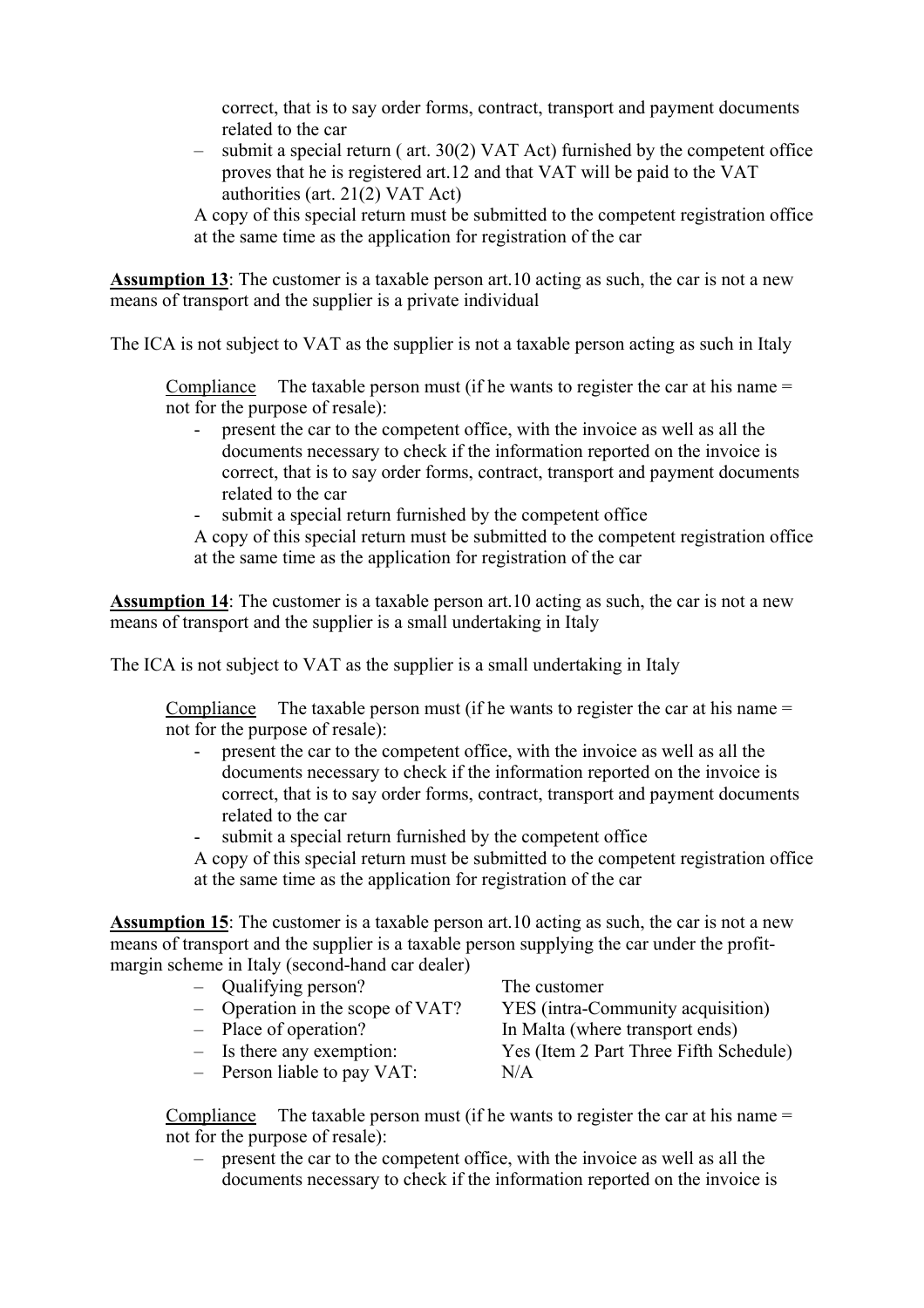correct, that is to say order forms, contract, transport and payment documents related to the car

– submit a special return furnished by the competent office

A copy of this special return must be submitted to the competent registration office at the same time as the application for registration of the car

**Assumption 16**: The customer is a taxable person art.10 acting as such, the car is not a new means of transport and the supplier is a regular taxable person (equivalent of registration art.10 in Malta) not supplying the car under the profit-margin scheme in Italy (second-hand car dealer)

| $-$ Qualifying person?             | The taxable person                |
|------------------------------------|-----------------------------------|
| $-$ Operation in the scope of VAT? | YES (intra-Community acquisition) |
| - Place of operation?              | In Malta (where transport ends)   |
| $-$ Is there any exemption:        | No                                |
| $-$ Person liable to pay VAT:      | The taxable person                |

Compliance The taxable person must (if he wants to register the car at his name  $=$ not for the purpose of resale)::

- submit a special return furnished by the competent office
- prove to this competent office that he is registered under article 10 of the VAT Act and is liable to pay VAT according to article 21(1) of the VAT Act through his VAT return

 A copy of this special return as well as the proof of payment, if any, must be submitted to the competent registration office at the same time as the application for registration of the car

- VAT return: boxes 3 and 6 as well as 10 and 14 (if deduction allowed)

**Note that solutions presented above are applicable to the most frequent situations (taking into account the facts provided) but that other very specific situations can also occur and were not treated as solutions. Moreover, solutions given for the small undertaking are in most of the cases also applicable to other members of the « Group of 3 » taking into account the quality of the non-taxable legal person.**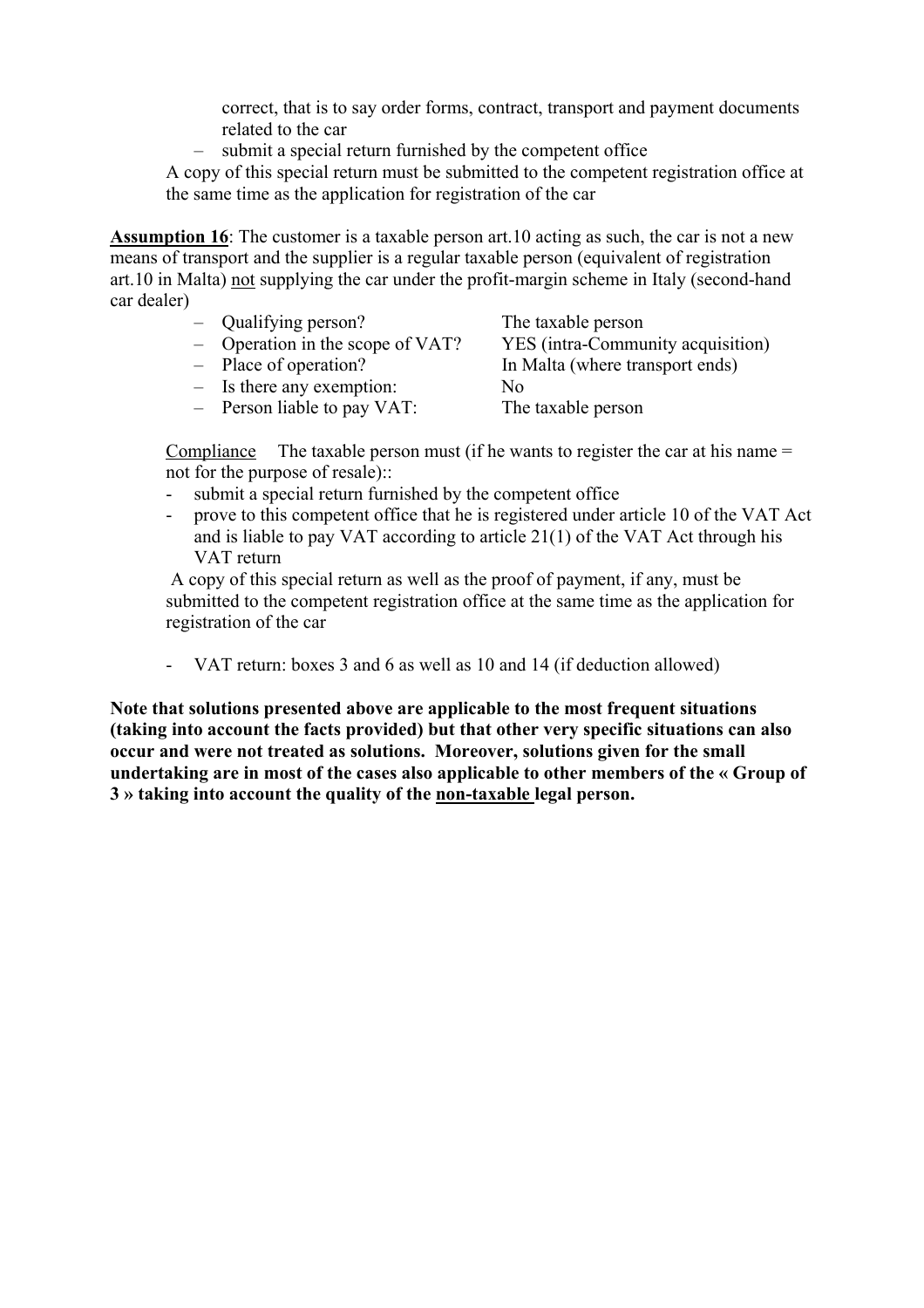### **CASE 2 - DATA**

*An Italian taxable person provides 120 bottles of wine to a Maltese customer. Bottles of wine are transported from Italy to Malta.* 

#### *Case 2 - Question*

*Determine the VAT treatment of the above operation and elaborate on the requirements to be fulfilled by each party involved with respect to the VAT compliance, according to the following distinctions: - the customer is a private individual - the customer is a hospital not registered under art.10 - the customer is a taxable person registered under art.10* 

#### **CASE 2 - SOLUTION**

**Assumption 1**: The customer is a private individual, the supplier is a regular taxable person (equivalent art.10 in Malta) and goods are transported by the private individual

- Qualifying person? The private individual
- 
- 

– Operation in the scope of VAT? YES (intra-Community acquisition)<br>- Place of operation? In Malta (where transport ends) In Malta (where transport ends)

The ICA is not subject to VAT

**Assumption 2**: The customer is a private individual, the supplier is a regular taxable person (equivalent art.10 in Malta) and goods are transported by the Italian supplier

- 
- Operation in the scope of VAT? YES (supply of goods)
- 
- Is there any exemption? No
- 

– Taxable person? YES (the Italian supplier) – Place of operation? In Malta (where transport ends) – Person liable to pay VAT? The Italian supplier (who must register for VAT purposes under art.10 in Malta)

**Assumption 3**: The customer is a private individual, the supplier is a small undertaking (equivalent art.11 in Malta) and goods are transported by the private individual

| - Qualifying person?             | The private individual            |
|----------------------------------|-----------------------------------|
| - Operation in the scope of VAT? | YES (intra-Community acquisition) |
| - Place of operation?            | In Malta (where transport ends)   |

The ICA is not subject to VAT

**Assumption 4**: The customer is a private individual, the supplier is a small undertaking (equivalent art.11 in Malta) and goods are transported by the Italian supplier

– Taxable person? YES (the Italian supplier) – Operation in the scope of VAT? YES (supply of goods) – Place of operation? In Malta (where transport ends)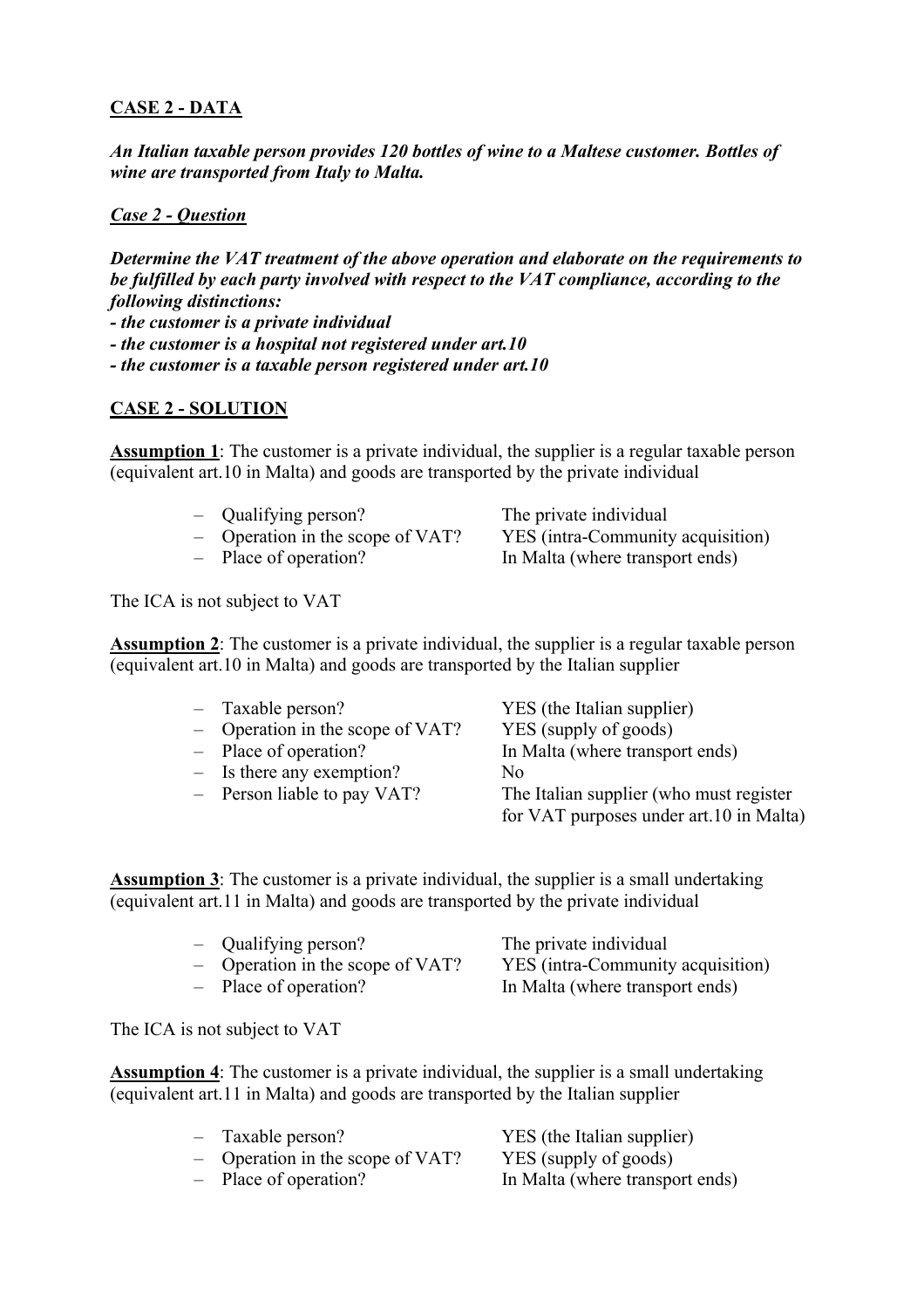- Is there any exemption? No
- 

– Person liable to pay VAT? The Italian supplier (who must register for VAT purposes under art.10 in Malta even if he is a small undertaking in Italy)

**Assumption 5**: The customer is a hospital not registered under art.10, the supplier is a regular taxable person (equivalent art.10 in Malta) and goods are transported by the hospital

| - Qualifying person?             | The hospital                           |
|----------------------------------|----------------------------------------|
| - Operation in the scope of VAT? | YES (intra-Community acquisition)      |
| - Place of operation?            | In Malta (where transport ends)        |
| $-$ Is there any exemption?      | N <sub>0</sub>                         |
| - Person liable to pay VAT?      | The hospital (payment of VAT will be   |
|                                  | made to the competent excise office at |
|                                  | the same time as excise duties)        |

Please note that no acquisition threshold or option is applicable

**Assumption 6**: The customer is a hospital not registered under art.10, the supplier is a regular taxable person (equivalent art.10 in Malta) and goods are transported by Italian supplier

- Qualifying person? The hospital
- Operation in the scope of VAT? YES (intra-Community acquisition)
- 
- $-$  Is there any exemption? No
- 

– Place of operation? In Malta (where transport ends) – Person liable to pay VAT? The hospital (payment of VAT will be made to the competent excise office at the same time as excise duties)

Please note that no acquisition threshold or option is applicable

**Assumption 7**: The customer is a hospital not registered under art.10, the supplier is a small undertaking (equivalent art.11 in Malta) and goods are transported by the hospital

| - Qualifying person?               | The hospital                                                                                                      |
|------------------------------------|-------------------------------------------------------------------------------------------------------------------|
| $-$ Operation in the scope of VAT? | YES (intra-Community acquisition)                                                                                 |
| - Place of operation?              | In Malta (where transport ends)                                                                                   |
| $-$ Is there any exemption?        | N <sub>0</sub>                                                                                                    |
| $-$ Person liable to pay VAT?      | The hospital (payment of VAT will be<br>made to the competent excise office at<br>the same time as excise duties) |

Please note that no acquisition threshold or option is applicable

**Assumption 8**: The customer is a hospital not registered under art.10, the supplier is a small undertaking (equivalent art.11 in Malta) and goods are transported by the Italian supplier

- Qualifying person? The hospital
- 
- 
- Is there any exemption? No

– Operation in the scope of VAT? YES (intra-Community acquisition) – Place of operation? In Malta (where transport ends)